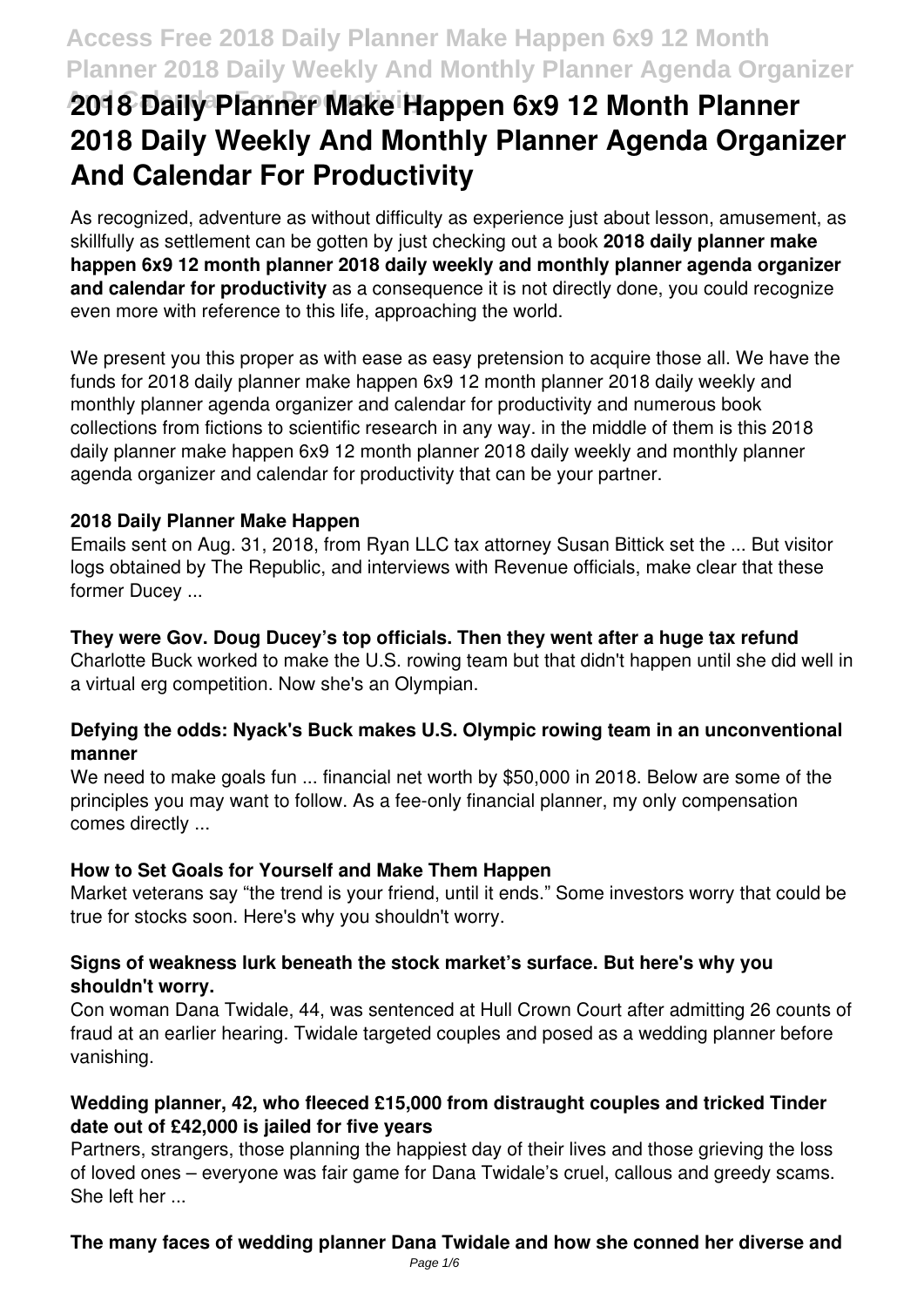## **Access Free 2018 Daily Planner Make Happen 6x9 12 Month Planner 2018 Daily Weekly And Monthly Planner Agenda Organizer Ansuspecting victims r** Productivity

#### Everyone needs time to defuse and relax, and for many Americans during the summer that means taking a vacation. However, that vacation you have been longing for might not always ...

#### **LIVE WELL POLK: Make the most of your vacation time**

Officials say Massachusetts is "well positioned" in the wake of the pandemic, but a new report says the state faces some emerging challenges.

#### **8 ways the pandemic may lastingly change life and work in Massachusetts**

An Iranian intelligence officer and three alleged members of an Iranian intelligence network have been charged in Manhattan with plotting to kidnap a prominent Iranian opposition ...

#### **Feds charge 4 in Iran plot to kidnap activist in US, others**

Not only that, each one of them will have an idea on how to make-things-happen. However ... In fact, during the period from 2014 to 2018 the budgetary allocation to school education actually ...

#### **Why it is difficult to make things happen**

But now, as they try to make an historic infrastructure package happen under President Joe Biden ... 10 Democrats and 10 Republicans—have met daily in hopes of striking a bipartisan deal ...

#### **Dems Hated This Funding Idea Under Trump. Now? Not So Much.**

Since Ozil, now at Fenerbache, announced his decision to no longer represent his country at international level, Low and the playmaker have not been on speaking terms.

### **Joachim Low wants to MEET Mesut Ozil to end their Germany feud as he admits ex-Arsenal star's international retirement in 2018 was a 'great human disappointment' after**

**...**

Marilyn Taylor took a 10-day trip down the Colorado River in April 2018. Her show at the Farmington Museum originally ... that she decided to create enough paintings from the trip to make up an entire ...

### **Farmington painter's trip through Grand Canyon captured in new show at museum**

In a year, officials at the Ikoyi registry in Lagos could pocket over N384 million in illegal fees from couples who troop to their facility.

### **Nigeria: How Corrupt Officials Make Millions Daily At Nigeria's Prominent Marriage Registry**

Visit the post for more.

### **Daily Edition**

A 56-year-old Connecticut man battling early Alzheimer's proposed to his wife of 12 years and she was thrilled to relive the magic with him. NBC News reports that Peter Marshall, inspired by a ...

### **Man with Alzheimer's proposes to his wife — she was 'over the moon' to marry him again**

Amtrak passenger train that will run between St. Paul and Chicago is expected to begin daily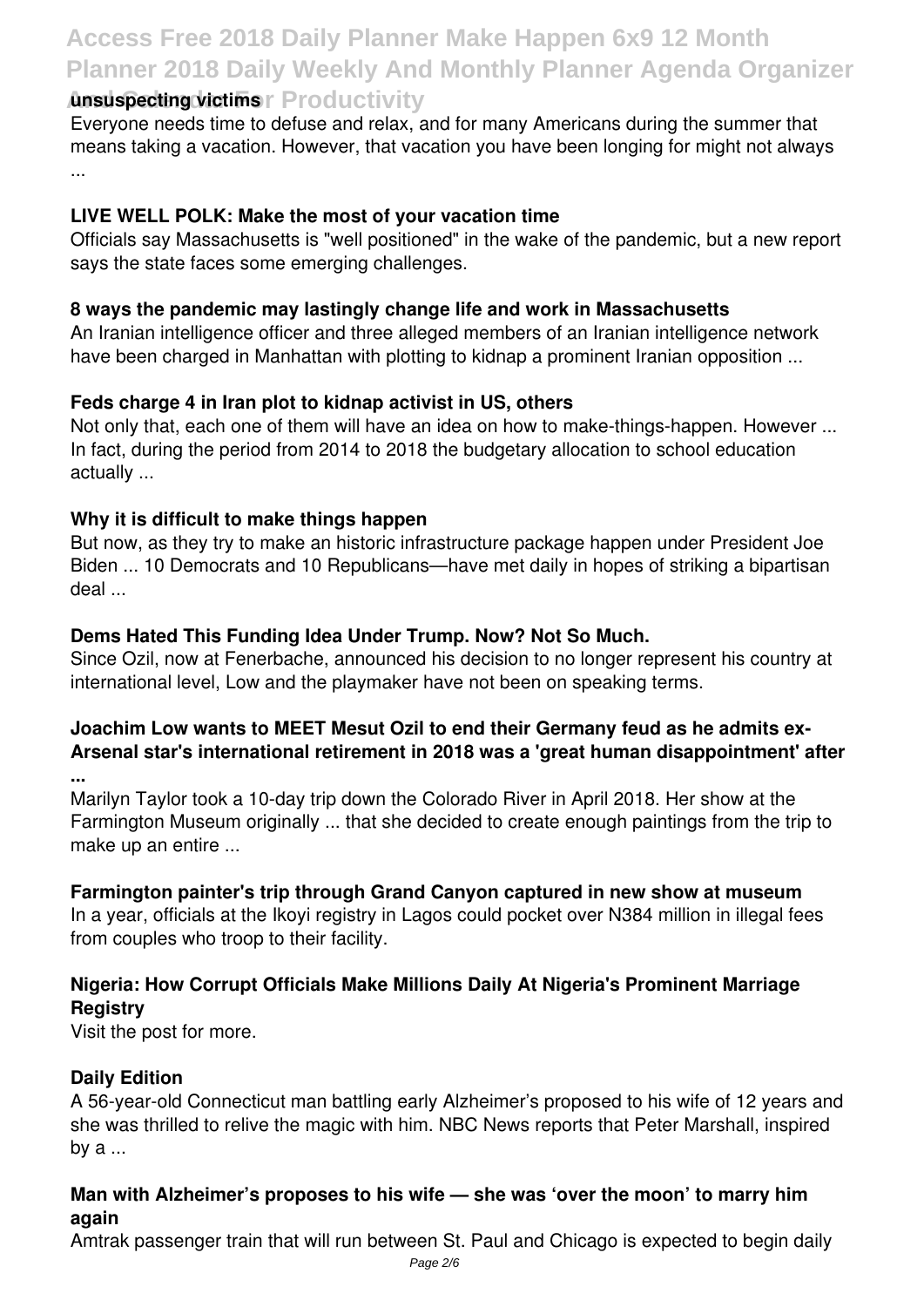**Service in 2024, after Minnesota lawmakers set aside \$10 million for the project.** 

#### **2nd Daily St. Paul-To-Chicago Amtrak Train Expected In 2024; Lawmakers Set Aside \$10M For Project**

Pope Francis could visit Pyongyang, according to the director of South Korea's National Intelligence Service, who said that he was working with Church leaders to make a papal trip to North Korea ...

#### **Pope Francis in Pyongyang? An intelligence chief is working to make it happen**

If you happen to see a candidate who ran for office ... with which Alexandria Ocasio-Cortez won election to Congress in 2018, and imagine they can repeat her success. That's easier said than ...

Stay organized and in control with this elegant, professionally designed 12-month daily, weekly and monthly planner, for the ultimate in productivity. \*\*\*Looking for a daily planner to finish off 2018 and take you into next year as well? The new 2018-2019 Make Shit Happen 18-month Planner is now available! Just type "2018-2019 Daily Planner; Make Shit Happen" into the search bar at the top of the page.\*\*\* This must-have personal organizer can accommodate all of your daily to-dos, appointments and events, while offering at-a-glance views of the year and each individual month, as well as 20 full pages in the back for taking notes and inspirational quotes sprinkled throughout. DETAILS: 12 months of personal planning Personalized dedication page 12 month "at a glance" view Monthly "at a glance" view Weekly / daily view to record to-dos, appointments and events Plenty of space at the back to record notes all year long Inspirational quotes throughout to keep you motivated Crisp white pages Professional matte cardstock cover Durable perfect binding Dimensions: 6" x 9" Also available in 8" x 10" format (see Daily Journal author page) Please visit the Daily Journal author page to see our full range of professionally designed agendas, productivity planners and personal organizers, available in 6"x9" and 8"x 10" formats.

Stay organized and in control with this elegant, professionally designed 12-month daily, weekly and monthly planner, for the ultimate in productivity. This must-have personal organizer can accommodate all of your daily to-dos, appointments and events, while offering at-a-glance views of the year and each individual month, as well as 20 full pages in the back for taking notes and inspirational quotes sprinkled throughout. DETAILS: 12 months of personal planning Personalized dedication page 12 month "at a glance" view Monthly "at a glance" view Weekly / daily view to record to-dos, appointments and events Plenty of space at the back to record notes all year long Inspirational quotes throughout to keep you motivated Crisp white pages Professional matte cardstock cover Durable perfect binding Dimensions: 8" x 10" Also available in 6" x 9" and pocket formats (see Weekly Planner author page) Please visit the Weekly Planner author page to see our full range of professionally designed agendas, productivity planners and personal organizers, available in pocket, 6"x9" and 8"x 10" formats.

Stay organized and in control with this elegant, professionally designed 18-month daily planner. Don't wait for the new year to get your personal planning in order. Get organized now with this stylish agenda that brings you 18 months of planning, from July, 2018 - December, 2019. This must-have personal organizer can accommodate all of your daily to-dos, appointments and events while offering at-a-glance views of the year and each individual month, as well as 20 full pages in the back for taking notes, and inspirational quotes sprinkled throughout. DETAILS: 18 months of personal planning: July, 2018 - December 2019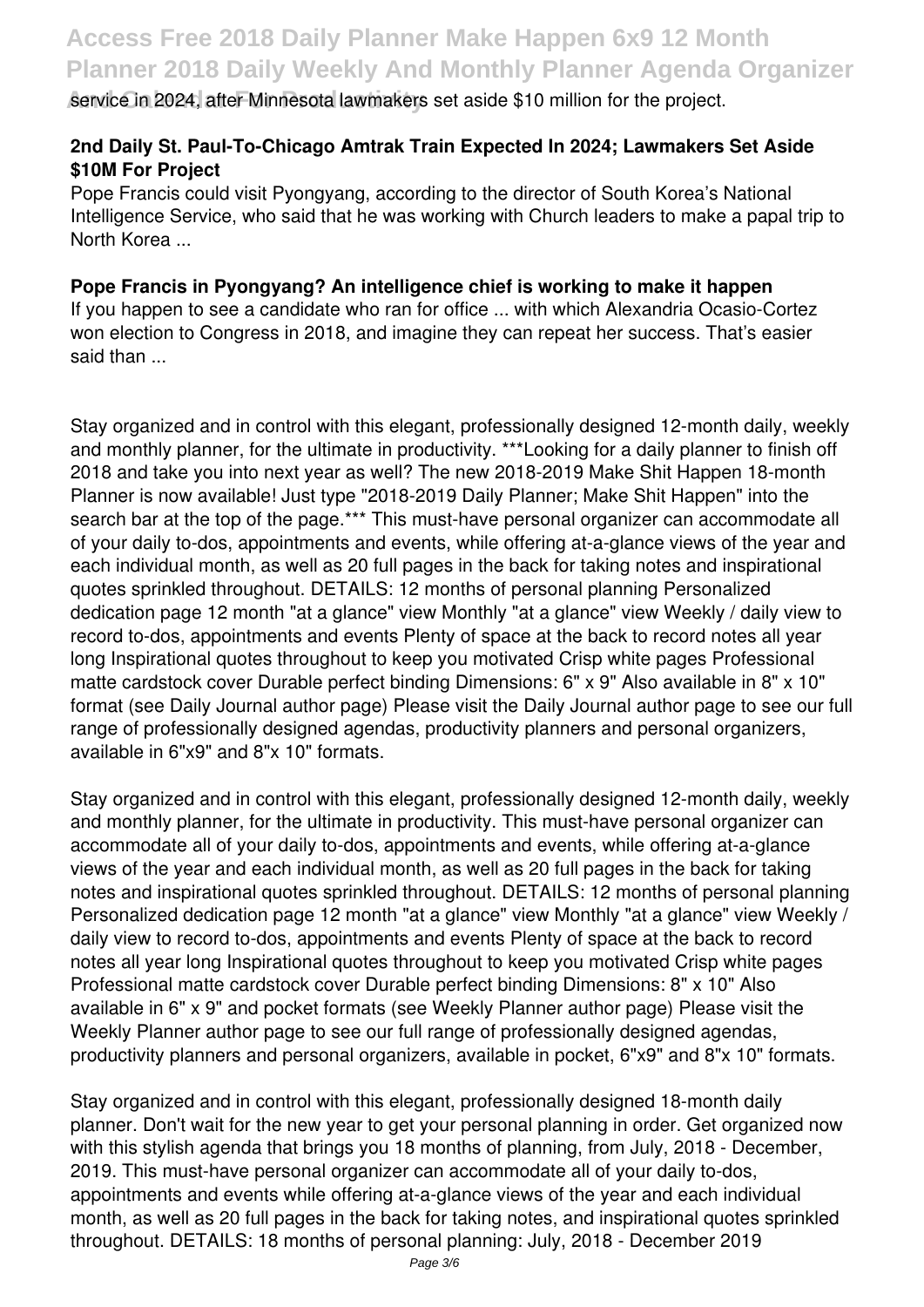**And Calendar For Productivity** Personalized dedication page 18 month "at a glance" view Monthly "at a glance" view Weekly / daily view to record appointments, to-dos and events Space at the back to record notes Crisp white pages Professional matte cardstock cover Durable perfect binding Dimensions: 6" x 9" Also available in 8" x 10" format (see Weekly Planner author page) Please visit the Weekly Planner author page to see our full range of professionally designed agendas, planners and personal organizers, available in 6"x9" and 8"x 10" formats.

Stay organized and in control with this elegant, professionally designed 18-month daily planner from Daily Journal. Don't wait for the new year to get your personal planning in order. Get organized now with this stylish agenda that brings you 18 months of planning, from July, 2018 - December, 2019. This must-have personal organizer can accommodate all of your daily todos, appointments and events while offering at-a-glance views of the year and each individual month, as well as 20 full pages in the back for taking notes, and inspirational quotes sprinkled throughout. DETAILS: 18 months of personal planning: July, 2018 - December 2019 Personalized dedication page 18 month "at a glance" view Monthly "at a glance" view Weekly / daily view to record appointments, to-dos and events Space at the back to record notes Crisp white pages Professional matte cardstock cover Durable perfect binding Dimensions: 8" x 10" a perfect desk planner Also available in 6"x 9" format (see Daily Journal author page) Please visit the Daily Journal author page to see our full range of professionally designed agendas, planners and personal organizers, available in 6"x9" and 8"x 10" formats.

Stay organized and in control with this elegant, professionally designed 18-month daily planner. Don't wait for the new year to get your personal planning in order. Get organized now with this stylish agenda that brings you 18 months of planning, from July, 2018 - December, 2019. This must-have personal organizer can accommodate all of your daily to-dos, appointments and events while offering at-a-glance views of the year and each individual month, as well as 20 full pages in the back for taking notes, and inspirational quotes sprinkled throughout. DETAILS: 18 months of personal planning: July, 2018 - December 2019 Personalized dedication page 18 month "at a glance" view Monthly "at a glance" view Weekly / daily view to record appointments, to-dos and events Space at the back to record notes Crisp white pages Professional matte cardstock cover Durable perfect binding Dimensions: 8" x 10" a perfect desk planner Also available in 6"x 9" format (see Weekly Planner author page) Please visit the Weekly Planner author page to see our full range of professionally designed agendas, planners and personal organizers, available in 6"x9" and 8"x 10" formats.

Stay organized and in control with this elegant, professionally designed 12-month daily, weekly and monthly planner, for the ultimate in productivity. This must-have personal organizer can accommodate all of your daily to-dos, appointments and events while offering at-a-glance views of the year and each individual month, as well as 20 full pages in the back for taking notes, and inspirational quotes sprinkled throughout. DETAILS: 12 months of personal planning Personalized dedication page 12 month "at a glance" view Monthly "at a glance" view Weekly / daily view to record appointments, to-dos and events Plenty of space at the back to record notes Crisp white pages Professional matte cardstock cover Durable perfect binding Dimensions: 6" x 9" Also available in 8" x 10" format (see Weekly Planner author page) Please visit the Weekly Planner author page to see our full range of professionally designed agendas, planners and personal organizers, available in 6"x9" and 8"x 10" formats.

Stay organized and in control with this elegant, professionally designed 12-month daily, weekly and monthly planner, for the ultimate in productivity. This must-have personal organizer can accommodate all of your daily to-dos, appointments and events, while offering at-a-glance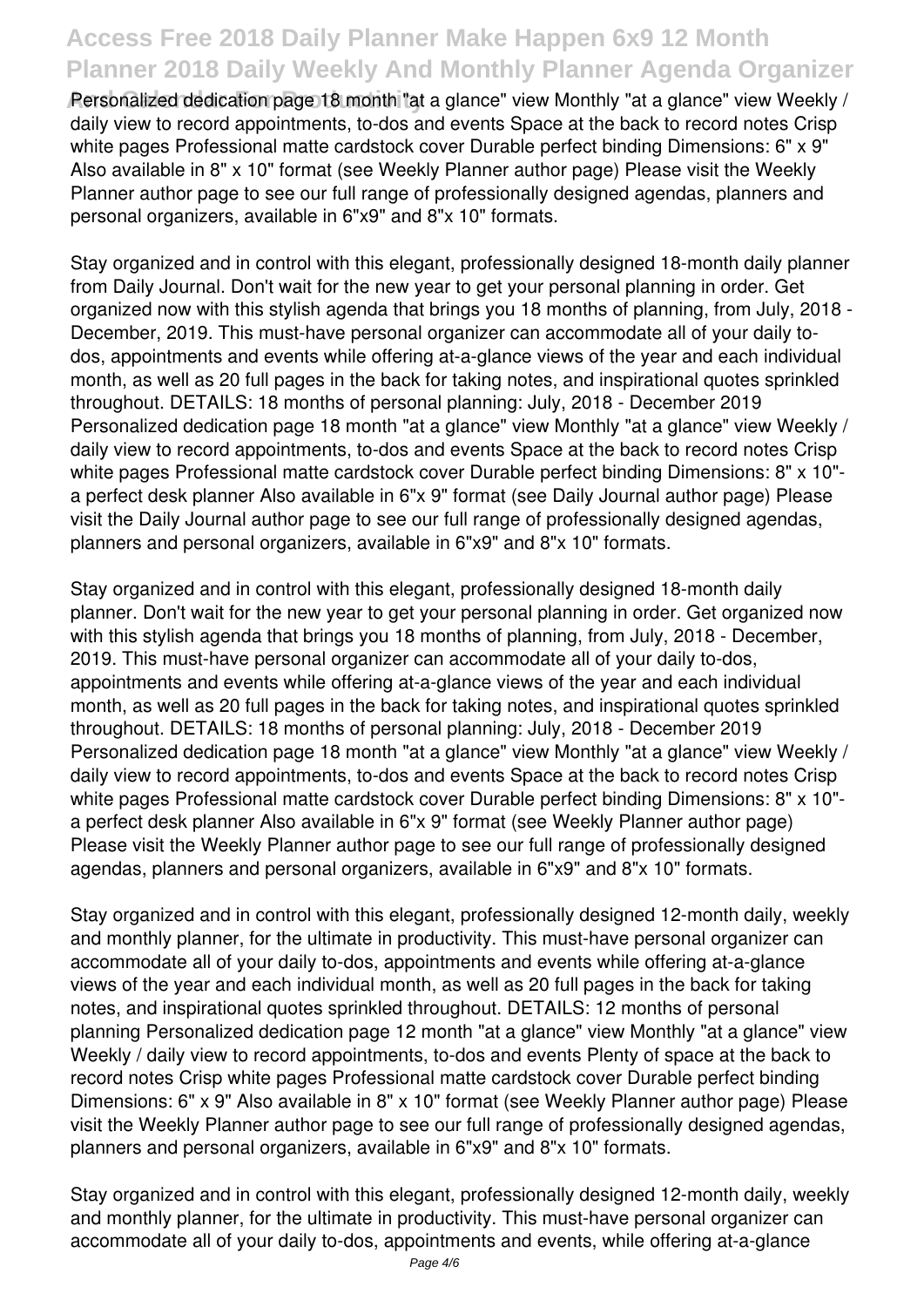**And Calendar Form Calendar Form Calendar Form Calendar Form Calendar Form in the back for taking** notes and inspirational quotes sprinkled throughout. DETAILS: 12 months of personal planning Personalized dedication page 12 month "at a glance" view Monthly "at a glance" view Weekly / daily view to record to-dos, appointments and events Plenty of space at the back to record notes all year long Inspirational quotes throughout to keep you motivated Crisp white pages Professional matte cardstock cover Durable perfect binding Dimensions: 6" x 9" Also available in 8" x 10" format (see Weekly Planner author page) Please visit the Weekly Planner author page to see our full range of professionally designed agendas, productivity planners and personal organizers, available in pocket, 6"x9" and 8"x 10" formats.

Stay organized and in control with this elegant, professionally designed 18-month daily planner. Don't wait for the new year to get your personal planning in order. Get organized now with this stylish agenda that brings you 18 months of planning, from July, 2018 - December, 2019. This must-have personal organizer can accommodate all of your daily to-dos, appointments and events while offering at-a-glance views of the year and each individual month, as well as 20 full pages in the back for taking notes, and inspirational quotes sprinkled throughout. DETAILS: 18 months of personal planning: July, 2018 - December 2019 Personalized dedication page 18 month "at a glance" view Monthly "at a glance" view Weekly / daily view to record appointments, to-dos and events Space at the back to record notes Crisp white pages Professional matte cardstock cover Durable perfect binding Dimensions: 6" x 9" Also available in 8" x 10" format (see Weekly Planner author page) Please visit the Weekly Planner author page to see our full range of professionally designed agendas, planners and personal organizers, available in 6"x9" and 8"x 10" formats.

Stay organized and in control with this elegant, professionally designed 18-month daily planner. Don't wait for the new year to get your personal planning in order. Get organized now with this stylish agenda that brings you 18 months of planning, from July, 2018 - December, 2019. This must-have personal organizer can accommodate all of your daily to-dos, appointments and events while offering at-a-glance views of the year and each individual month, as well as 20 full pages in the back for taking notes, and inspirational quotes sprinkled throughout. DETAILS: 18 months of personal planning: July, 2018 - December 2019 Personalized dedication page 18 month "at a glance" view Monthly "at a glance" view Weekly / daily view to record appointments, to-dos and events Space at the back to record notes Crisp white pages Professional matte cardstock cover Durable perfect binding Dimensions: 6" x 9" Also available in 8" x 10" format (see Weekly Planner author page) Please visit the Weekly Planner author page to see our full range of professionally designed agendas, planners and personal organizers, available in 6"x9" and 8"x 10" formats.

Stay organized and in control with this elegant, professionally designed 18-month daily planner. Don't wait for the new year to get your personal planning in order. Get organized now with this stylish agenda that brings you 18 months of planning, from July, 2018 - December, 2019. This must-have personal organizer can accommodate all of your daily to-dos, appointments and events while offering at-a-glance views of the year and each individual month, as well as 20 full pages in the back for taking notes, and inspirational quotes sprinkled throughout. DETAILS: 18 months of personal planning: July, 2018 - December 2019 Personalized dedication page 18 month "at a glance" view Monthly "at a glance" view Weekly / daily view to record appointments, to-dos and events Space at the back to record notes Crisp white pages Professional matte cardstock cover Durable perfect binding Dimensions: 6" x 9" Also available in 8" x 10" format (see Weekly Planner author page) Please visit the Weekly Planner author page to see our full range of professionally designed agendas, planners and